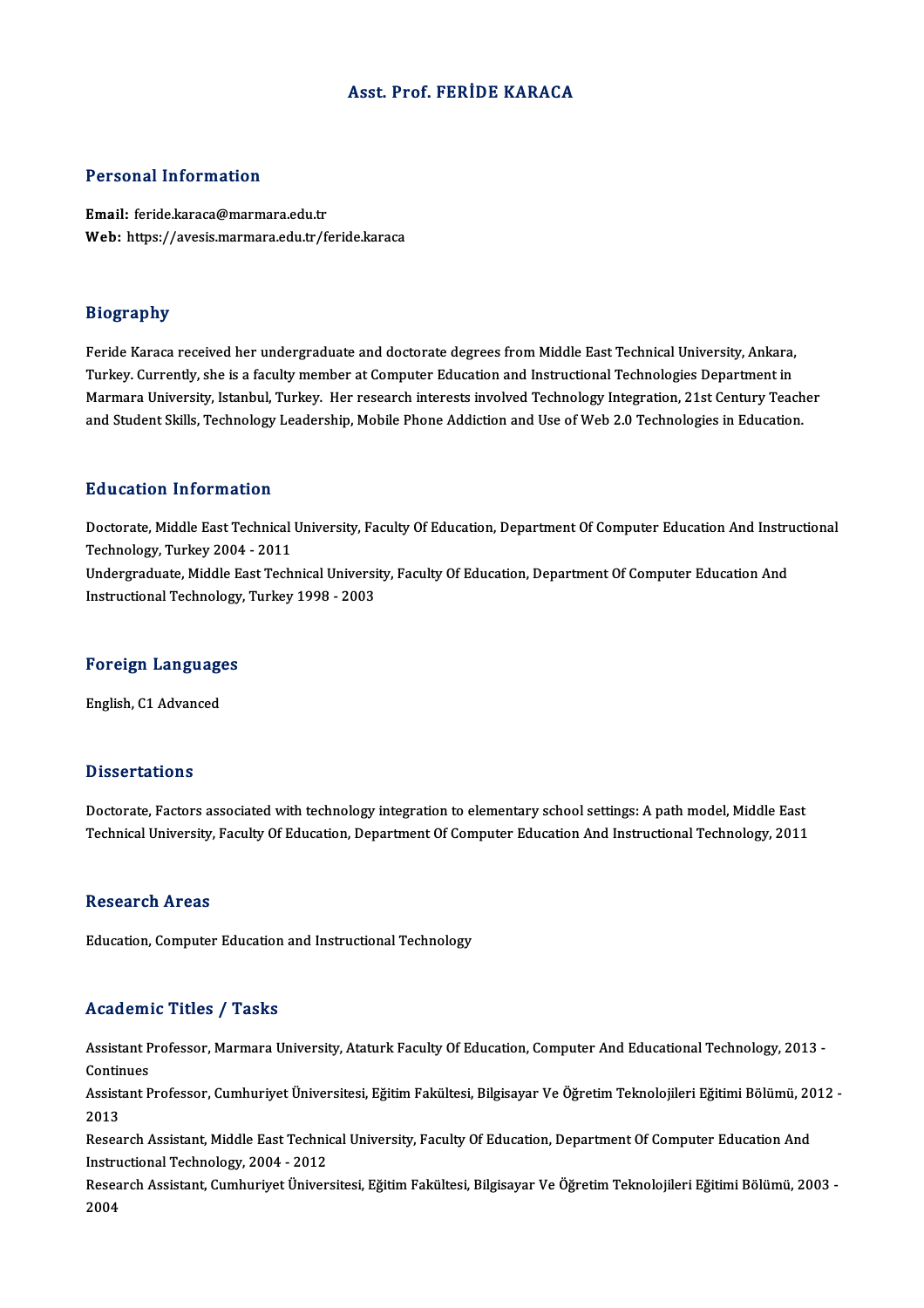## Advising Theses

Advising Theses<br>Karaca F., Akbağ M., Lise öğrencilerinin enneagram kişilik tipleri ile sosyal ağ bağımlılığı düzeyleri arasındaki ilişkinin<br>İnselenmesi, Pestanaduate *C ACA(Stude*nt), 2020 incelenmesi, Thosoco<br>Karaca F., Akbağ M., Lise öğrencilerinin enneagrar<br>incelenmesi, Postgraduate, G.ACA(Student), 2020<br>Karaca E., Ean bilgisi öğretmenlerinin telmelejik pe Karaca F., Akbağ M., Lise öğrencilerinin enneagram kişilik tipleri ile sosyal ağ bağımlılığı düzeyleri arasındaki ilişkinin<br>incelenmesi, Postgraduate, G.ACA(Student), 2020<br>Karaca F., Fen bilgisi öğretmenlerinin teknolojik

incelenmesi, Postgraduate, G.ACA(Student), 202<br>Karaca F., Fen bilgisi öğretmenlerinin teknolojik<br>önerisi, Doctorate, T.KULAKSIZ(Student), 2020<br>Karaca E. CİNSİVETİN INTERNET RAĞIMI II IĞI Karaca F., Fen bilgisi öğretmenlerinin teknolojik pedagojik alan bilgisini etkileyen bağlamsal faktörlere yönelik bir<br>önerisi, Doctorate, T.KULAKSIZ(Student), 2020<br>Karaca F., CİNSİYETİN INTERNET BAĞIMLILIĞI, PROBLEMLİ İNTE

önerisi, Doctorate, T.KULAKSIZ(Student), 2020<br>Karaca F., CİNSİYETİN INTERNET BAĞIMLILIĞI, PROBLEMLİ İNTERNET KULLANIMI, SİBER ZORBALIK VE SİBER<br>MAĞDURİYET DEĞİŞKENLERİ ÜZERİNE ETKİSİ: BİR META-ANALİZ ÇALIŞMASI, Postgraduat Karaca F., CİNSİYETİN INTERNET BAĞIMLILIĞI, PROBLEMLİ İNTERNET KULLANIMI, SİBER ZORBALIK VE SİBER<br>MAĞDURİYET DEĞİŞKENLERİ ÜZERİNE ETKİSI: BİR META-ANALİZ ÇALIŞMASI, Postgraduate, Ö.ÖKSÜZ(Student), 2019<br>Karaca F., Ortaokul MAĞDURİYET DEĞİŞKENLERİ ÜZERİNE ETKİSİ: Bİ<br>Karaca F., Ortaokul öğrencilerinin riskli internet da<br>görüşleri, Postgraduate, A.AKSOY(Student), 2019<br>KARAÇA E. Smf öğretmeni adaylanının telmelejili Karaca F., Ortaokul öğrencilerinin riskli internet davranışları ve güvenli internet kullanımı hakkında öğrenci ve ebe<br>görüşleri, Postgraduate, A.AKSOY(Student), 2019<br>KARACA F., Sınıf öğretmeni adaylarının teknolojik pedago

görüşleri, Postgraduate, A.AKSOY(Student), 2019<br>KARACA F., Sınıf öğretmeni adaylarının teknolojik pedagojik alan bilgisi ye<br>arasındaki ilişkinin incelenmesi, Postgraduate, Y.YÜNGÜL(Student), 2018<br>KARACA E. Ergenlerin bilis KARACA F., Sınıf öğretmeni adaylarının teknolojik pedagojik alan bilgisi yeterlilikleri ile teknoloji kullanım niy<br>arasındaki ilişkinin incelenmesi, Postgraduate, Y.YÜNGÜL(Student), 2018<br>KARACA F., Ergenlerin bilişsel kapı

arasındaki ilişkinin incelenmesi, Postgraduate, Y.YÜNGÜL(Student), 2018<br>KARACA F., Ergenlerin bilişsel kapılma düzeyleri ile siber aylaklık etkinlikleri arasındaki ilişkinin incelenmesi,<br>Postgraduate, Ö.TANRIVERDİ(Student)

#### Articles Published in Journals That Entered SCI, SSCI and AHCI Indexes

rticles Published in Journals That Entered SCI, SSCI and AHCI Indexes<br>I. Elaboration of science teachers' technology-based lesson practices in terms of contextual factors<br>influencing TBACK Elaboration of scie:<br>influencing TPACK<br>Evision T FARACA E Elaboration of scien<br>influencing TPACK<br>Kulaksiz T., KARACA F.<br>PESEAPCH IN SCIENCE i<mark>nfluencing TPACK</mark><br>Kulaksiz T., KARACA F.<br>RESEARCH IN SCIENCE & TECHNOLOGICAL EDUCATION, 2022 (Journal Indexed in SSCI)

II. Technology utilisation in elementary schools in Turkey's capital: a case study KARACAF.,CANG.,YILDIRIMİ.S. Technology utilisation in elementary schools in Turkey's capital: a case :<br>KARACA F., CAN G., YILDIRIM İ. S.<br>EDUCATIONAL STUDIES, vol.39, no.5, pp.552-567, 2013 (Journal Indexed in SSCI)<br>A nath model for technology integra

KARACA F., CAN G., YILDIRIM İ. S.<br>EDUCATIONAL STUDIES, vol.39, no.5, pp.552-567, 2013 (Journal Indexed in SSCI)<br>III. A path model for technology integration into elementary school settings in Turkey<br>KARACA E. CAN C. VU DIR EDUCATIONAL STUDIES, vol.39, n<br>A path model for technology i<br>KARACA F., CAN G., YILDIRIM İ. S.<br>COMPUTERS & EDUCATION vol.6 A path model for technology integration into elementary school settir<br>KARACA F., CAN G., YILDIRIM İ. S.<br>COMPUTERS & EDUCATION, vol.68, pp.353-365, 2013 (Journal Indexed in SCI) COMPUTERS & EDUCATION, vol.68, pp.353-365, 2013 (Journal Indexed in SCI)<br>Articles Published in Other Journals

I. Ortaöğretim Kurumu Öğretmenlerinin Web 2.0 Uygulamaları İçin Haberdarlıklarının, Yeterlilik SES I dösished in Sener jodrilar.<br>Ortaöğretim Kurumu Öğretmenlerinin Web 2.0 Uygulamaları İçin Haberdarlıklarının, Yet<br>Düzeylerinin, Kullanım Sıkılıklarının ve Eğitsel Amaçlı Kullanım Biçimlerinin İncelenmesi Ortaöğretim Kuru<br>Düzeylerinin, Kull<br>KARACA F., Aktaş N.<br>Errincon Üniversites KARACA F., Aktaş N.<br>Erzincan Üniversitesi Eğitim Fakültesi Dergisi, vol.21, pp.212-230, 2019 (Refereed Journals of Other Institutions)

- KARACA F., Aktaş N.<br>Erzincan Üniversitesi Eğitim Fakültesi Dergisi, vol.21, pp.212-230, 2019 (Refereed Jou<br>II. Social Network Addiction Scale Development: Validity and Reliability Study<br>KARACA E. Vildinim O.C. Kulaksis T. Erzincan Üniversitesi Eğitim Fakültesi<br>Social Network Addiction Scale D<br>KARACA F., Yildirim O.G. , Kulaksiz T.<br>ADDICTA THE TURKISH JOURNAL ON KARACA F., Yildirim O. G. , Kulaksiz T.<br>ADDICTA-THE TURKISH JOURNAL ON ADDICTIONS, vol.6, no.2, pp.351-360, 2019 (Journal Indexed in ESCI) KARACA F., Yildirim O. G. , Kulaksiz T.<br>ADDICTA-THE TURKISH JOURNAL ON ADDICTIONS, vol.6, no.2, pp.351-360, 2019 (Journa<br>III. Sosyal Ağ Bağımlılığı Ölçeği'nin Geliştirilmesi: Geçerlik ve Güvenirlik Çalışması<br>Kanaga E. Vild
- ADDICTA-THE TURKISH JOURNAL C<br>Sosyal Ağ Bağımlılığı Ölçeği'nin<br>Karaca F., Yıldırım O. G. , Kulaksız T.<br>Addista The Turkish Journal on Add Karaca F., Yıldırım O. G. , Kulaksız T.<br>Addicta: The Turkish Journal on Addictions, vol.6, no.2, pp.337-360, 2019 (Refereed Journals of Other Institutions) Karaca F., Yıldırım O. G. , Kulaksız T.<br>Addicta: The Turkish Journal on Addictions, vol.6, no.2, pp.337-360, 2019 (Refereed Journals of Other Instituti<br>IV. Ergenlerin Demografik Özelliklerine Göre Bilişsel Kapılma ve S

## Addicta: The 1<br><mark>Ergenlerin L</mark><br>İncelenmesi<br>Tanruvedi Ö Ergenlerin Demograf<br>İncelenmesi<br>Tanrıverdi Ö., Karaca F.<br>ADDICTA: The Turkish l

İncelenmesi<br>Tanrıverdi Ö., Karaca F.<br>ADDICTA: The Turkish Journal on Addictions, vol.5, no.2, pp.285-315, 2018 (Refereed Journals of Other<br>Institutions) Tanrıverdi Ö.<br>ADDICTA: Th<br>Institutions)<br>Investisatin ADDICTA: The Turkish Journal on Addictions, vol.5, no.2, pp.285-315, 2018 (Refereed Journals of Othe<br>Institutions)<br>V. Investigating the Relationships between Adolescents' Levels of Cognitive Absorption and<br>Cyberleafing Act

Institutions)<br>Investigating the Relationships between Adolescents' Levels of Co<br>Cyberloafing Activities according to Demographic Characteristics<br>Tanriverdi Q KARACA E **Investigating the Relat<br>Cyberloafing Activities<br>Tanriverdi O., KARACA F.<br>ADDICTA THE TURKISH I** Cyberloafing Activities according to Demographic Characteristics<br>Tanriverdi O., KARACA F.<br>ADDICTA-THE TURKISH JOURNAL ON ADDICTIONS, vol.5, no.2, pp.285-315, 2018 (Journal Indexed in ESCI)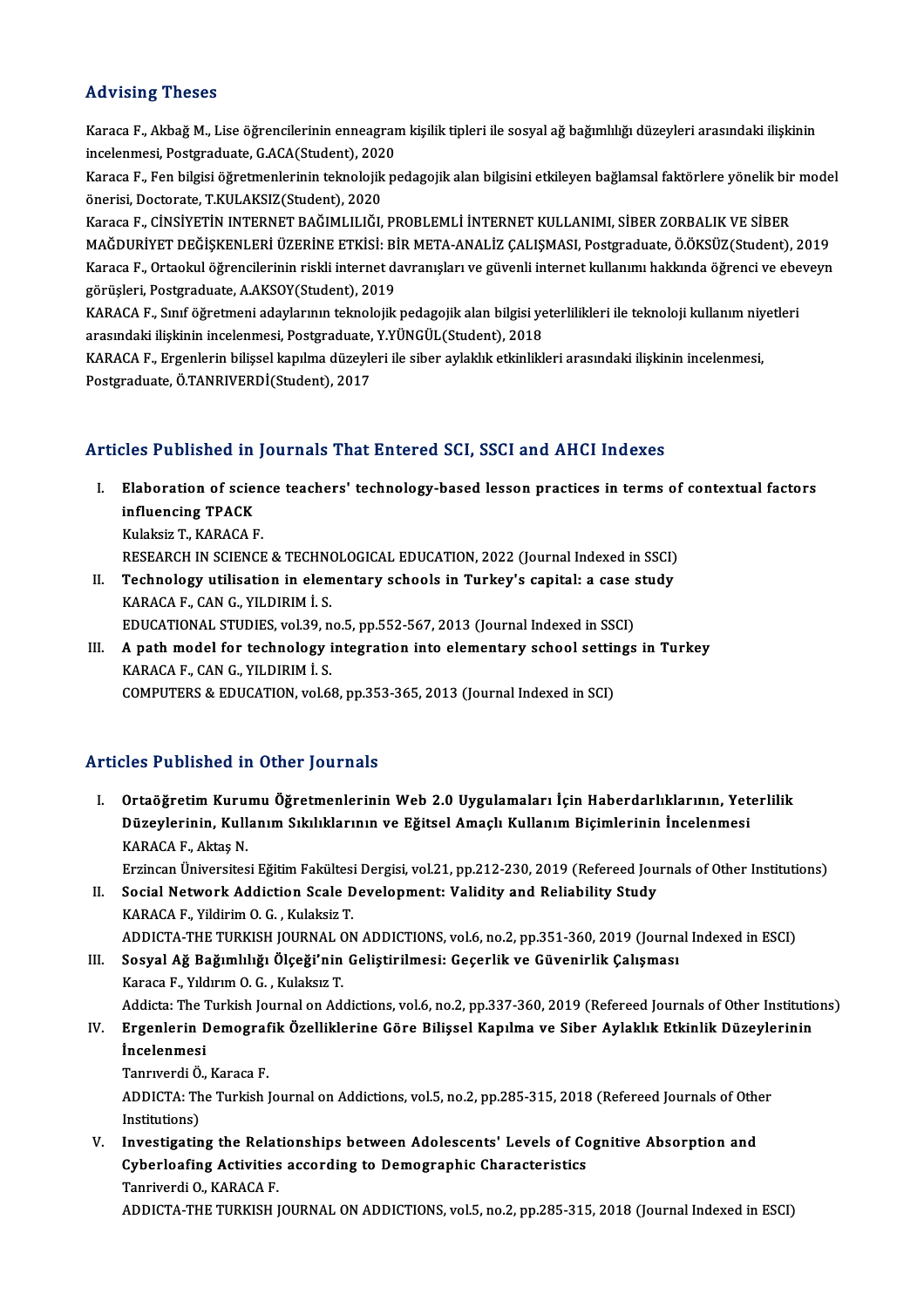- VI. Development of a Scale to Determine High School Students' Purposes for the Utilization of Social Development of a Scale to D<br>Networks via Smart Phones<br>Kanaga E. Taman M.A Development of a Se<br>Networks via Smart<br>Karaca F., Tamer M. A.<br>E International Iourne
	- Karaca F., Tamer M. A.

Networks via Smart Phones<br>Karaca F., Tamer M. A.<br>E-International Journal of Educational Research, vol.8, no.3, pp.34-45, 2017 (Refereed Journals of Other<br>Institutions) E-International Journal of Educational Research, vol.8, no.3, pp.34-45, 2017 (Refereed Journals of Other<br>Institutions)<br>VII. The Relations between University Students' Internet Addiction and Smart Phone Usage Habits<br>Karaca

Institution<br>The Rela<br>Karaca F. The Relations between University Students' Internet Addiction and Smart Phone Usage Habits<br>Karaca F.<br>e-Mehmet Akif Ersoy Üniversitesi Eğitim Fakültesi Dergisi (MAKÜ), no.44, pp.581-597, 2017 (Other Refereed<br>National Journa

Karaca F.<br>e-Mehmet Akif Erso<br>National Journals)<br>Undersreduate s e-Mehmet Akif Ersoy Üniversitesi Eğitim Fakültesi Dergisi (MAKÜ), no.44, pp.581-597, 2017<br>National Journals)<br>VIII. Undergraduate students purposes of utilizing social networks A survey research<br>Karaga E

National J<br>**Undergr**<br>Karaca F.<br>European

Karaca F.<br>European Journal of Research on Education, vol.3, no.2, pp.50-57, 2015 (Refereed Journals of Other Institutions)

Karaca F.<br>European Journal of Research on Education, vol.3, no.2, pp.50-57, 2015 (Refereed Journals of Other Institutions)<br>IX. An Investigation of Preservice Teachers' Technological Pedagogical Content Knowledge Based on a European Journal of Researc<br>An Investigation of Preser<br>Variety of Characteristics<br>KARACA E An Investi<br>Variety of<br>KARACA F.<br>Internation Variety of Characteristics<br>KARACA F.<br>International Journal of Higher Education, vol.4, no.4, pp.128-136, 2015 (Refereed Journals of Other Institutions)

KARACA F.<br>International Journal of Higher Education, vol.4, no.4, pp.128-136, 2015 (Refereed Journals of Other Institutions)<br>X. Implementation of Technology Use Professional Development Strategies in an Elementary School i Internati<br>I<mark>mplem</mark><br>Ankara<br>KARACA I<mark>mplementation of Tecl</mark><br>Ankara<br>KARACA F., YILDIRIM İ. S.<br>Morsin University Journal Ankara<br>KARACA F., YILDIRIM İ. S.<br>Mersin University Journal of the Faculty of Education, vol.9, pp.24-33, 2013 (Other Refereed National Journals)<br>Teasher and student persentions shout technology use in an elementary sebool

KARACA F., YILDIRIM İ. S.<br>Mersin University Journal of the Faculty of Education, vol.9, pp.24-33, 2013 (Other Refereed National Journal<br>XI. Teacher and student perceptions about technology use in an elementary school in An Mersin University<br>Teacher a<br>KARACA F.<br>Journal of f Teacher and student perceptions about technology use in an elementary school in Ankara<br>KARACA F.<br>Journal of Social Studies Education Research, vol.2, pp.43-59, 2011 (Refereed Journals of Other Institutions)<br>Uköğretim öğret

KARACA F.<br>Journal of Social Studies Education Research, vol.2, pp.43-59, 2011 (Refereed Journals of Other Inst<br>XII. İlköğretim öğretmenleri derslerinde ne tür öğretim araç ve gereçleri kullanmaktadırlar<br>KARACA E Journal of S<br><mark>İlköğretim</mark><br>KARACA F.<br>Abmet Kele XII. İlköğretim öğretmenleri derslerinde ne tür öğretim araç ve gereçleri kullanmaktadırlar<br>KARACA F.<br>Ahmet Keleşoğlu Eğitim Fakültesi Dergisi, vol.32, pp.131-148, 2011 (Other Refereed National Journals)

#### Books&Book Chapters

ooks & Book Chapters<br>I. Öğretim Teknolojileri Tasarım ve Modelleri<br>KARACA E to & Book<br>Öğretim T<br>KARACA F. KARACA F.<br>in: Öğretim Teknolojileri, Ekici, Gülay, Editor, Vizetek, Ankara, pp.45-75, 2021

## Refereed Congress / Symposium Publications in Proceedings

efereed Congress / Symposium Publications in Proceedings<br>I. Gençlerde Enneagram Kişilik Tipleri ve Sosyal Ağ Bağımlılık Düzeyleri Arasındaki İlişki<br>Aga C. Karaga E. Althağ M 1994 Göngi 988 7 89 m<br>Gençlerde Enneagram K<br>Aca G., Karaca F., Akbağ M.<br>The third International Cor Gençlerde Enneagram Kişilik Tipleri ve Sosyal Ağ Bağımlılık Düzeyleri Arasındaki İlişki<br>Aca G., Karaca F., Akbağ M.<br>The third International Conference on Distance Learning and Innovative Educational Technologies (DİLET 202

Aca G., Karaca F., Akbağ M.<br>The third International Conference o<br>Ankara, Turkey, 10 December 2020<br>Lise Öğrensilerinin Akademik Ba The third International Conference on Distance Learning and Innovative Educational Technologies (DİLET 2020),<br>Ankara, Turkey, 10 December 2020<br>II. Lise Öğrencilerinin Akademik Başarılarını Akıllı Telefon Bağımlılığı Üzerin

Ankara, Turkey, 10 December 2020<br>Lise Öğrencilerinin Akademik Ba<br>İncelenmesi<br>KUTLUAY E., KARACA F. II. Lise Öğrencilerinin Akademik Başarılarını Akıllı Telefon Bağımlılığı Üzerinden Etkileyen Faktörlerin

The third International Conference on Distance Learning and Innovative Educational Technologies (DİLET 2020), KUTLUAY E., KARACA F.<br>The third International Conference o<br>Ankara, Turkey, 10 December 2020<br>Een Bilgisi Öğretmanlarının Telu The third International Conference on Distance Learning and Innovative Educational Technologies (DİLET 2<br>Ankara, Turkey, 10 December 2020<br>III. Fen Bilgisi Öğretmenlerinin Teknolojik Pedagojik Alan Bilgilerini Etkileyen Bağ

Ankara, Turkey, 10 Decel<br>Fen Bilgisi Öğretmenle<br>KULAKSIZ T., KARACA F.<br>7. International Eurosian Fen Bilgisi Öğretmenlerinin Teknolojik Pedagojik Alan Bilgilerini Etkileyen Bağlamsal<br>KULAKSIZ T., KARACA F.<br>7. International Eurasian Educational Research Congress, Eskişehir, Turkey, 10 September 2020<br>Velidity and Beliab

7. International Eurasian Educational Research Congress, Eskişehir, Turkey, 10 September 2020

KULAKSIZ T., KARACA F.<br>7. International Eurasian Educational Research Congress, Eskişehir, Turkey, 10 September 2020<br>IV. Validity and Reliability Study of the Social Network Addiction Scale (Sosyal Ağ Bağımlılığı Ölçeğ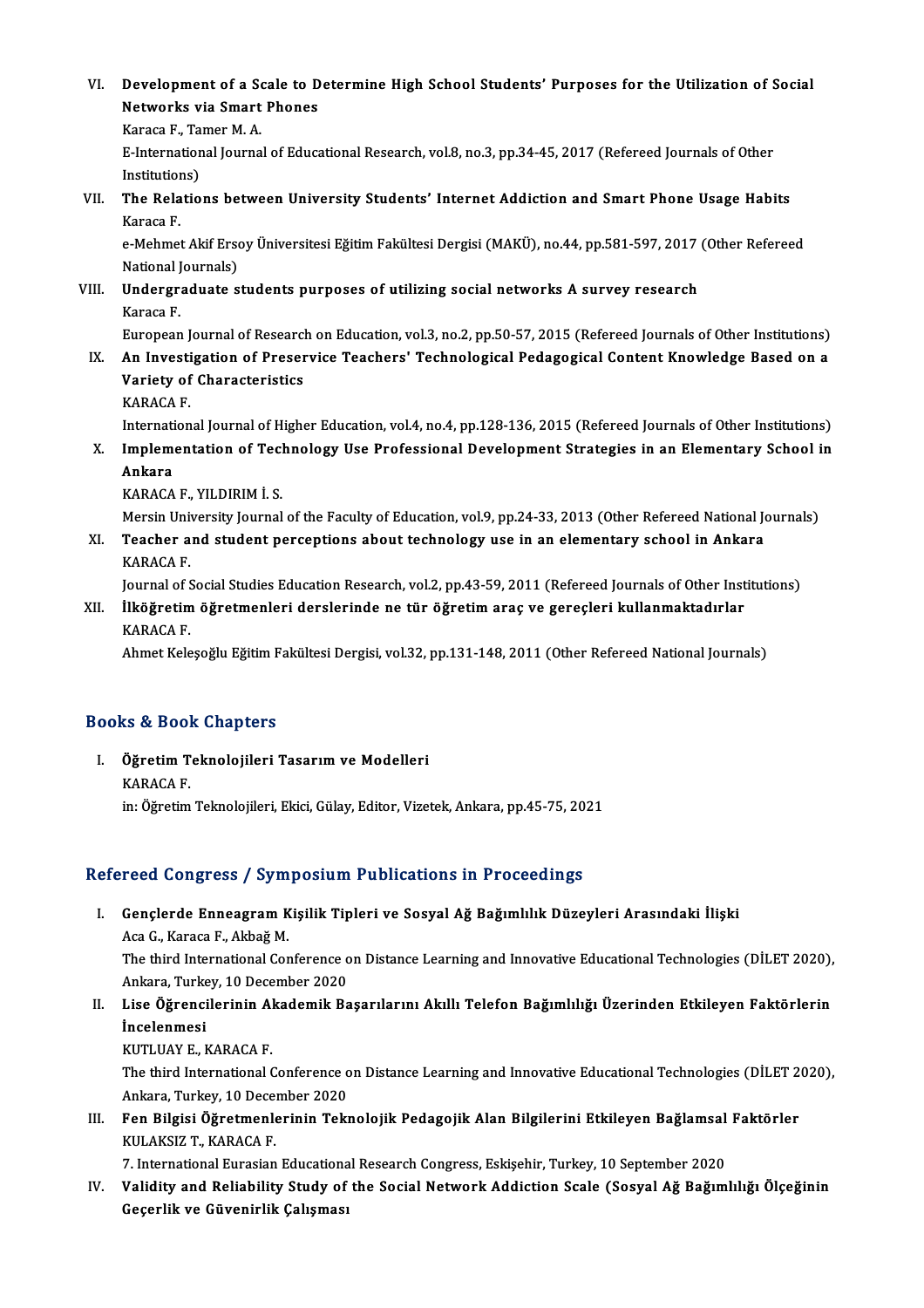KARACAF.,YILDIRIMO.G. ,KulaksızT. 27.UluslararasıEğitimBilimleriKongresi (ICESUEBEK2018),18 -22April2018 KARACA F., YILDIRIM O. G. , Kulaksız T.<br>27. Uluslararası Eğitim Bilimleri Kongresi (I)<br>V. Ergenlerin İnternet Kullanma Durumu<br>Almay A. KARACA E 27. Uluslararası Eğiti<br>Ergenlerin İnterne<br>Aksoy A., KARACA F.<br>ITTES 2010-20 Octol Ergenlerin Internet Kullanma Durumu<br>Aksoy A., KARACA F.<br>ITTES 2019, 30 October - 01 November 2019<br>2010, 2019 YILLAPI ARASINDA INTERNE Aksoy A., KARACA F.<br>ITTES 2019, 30 October - 01 November 2019<br>VI. 2010-2018 YILLARI ARASINDA İNTERNET BAĞIMLILIĞI KONUSUNDA YAPILAN AKADEMİK ITTES 2019, 30 October - 01 November 2019<br>2010-2018 YILLARI ARASINDA İNTERNET BAĞIMLILIĞI KON<br>ÇALIŞMALARIN İNCELEMESİ: BİR META-ANALİZ ÇALIŞMASI<br>ÖKSÜZ ÖLKARACA E 2010-2018 YILLAR<br>ÇALIŞMALARIN İNG<br>ÖKSÜZ Ö., KARACA F.<br>12. Uluslararası Bilgis ÇALIŞMALARIN İNCELEMESİ: BİR META-ANALİZ ÇALIŞMASI<br>ÖKSÜZ Ö., KARACA F.<br>13. Uluslararası Bilgisayar ve Öğretim Teknolojileri Sempozyumu (ICITS 2019), 2 - 04 May 2019<br>Ergenlerin Ders Esnasında yoya Ders Calisirken Yantıkları ÖKSÜZ Ö., KARACA F.<br>13. Uluslararası Bilgisayar ve Öğretim Teknolojileri Sempozyumu (ICITS 2019), 2 - 04 May 2019<br>11. Ergenlerin Ders Esnasında veya Ders Çalışırken Yaptıkları Siber Aylaklık Etkinlikleri ve Sebeplerini 13. Uluslarara<br><mark>Ergenlerin D</mark><br>İncelenmesi<br>Tannuerdi Ö Ergenlerin Ders Esnas<br>İncelenmesi<br>Tanrıverdi Ö., KARACA F.<br>Eth International Sumpes **İncelenmesi**<br>Tanrıverdi Ö., KARACA F.<br>5th International Symposium on Educational Sciences, 25 - 27 October 2018 Tanrıverdi Ö., KARACA F.<br>5th International Symposium on Educational Sciences, 25 - 27 October 2018<br>VIII. The Associations between Undergraduate Students' Internet Addiction and Daily Smart Phone Usage<br>VARACA E 5th Interna<br>The Assoc<br>KARACA F. The Associations between Undergraduate Students' Internet Addiction and Daily Smart Phone Usage<br>KARACA F.<br>3rd International Congress on Education Sciences and Learning Technology (ICSELT), Atina, Greece, 15 November<br>2017 KARACA F.<br>3rd International Congress on Education Sciences and Learning Technology (ICSELT), Atina, Greece, 15 November<br>2017 3rd International Congress on Education Sciences and Learning Technology (ICSELT), Atina, Greece, 15 November<br>2017<br>IX. Ergenlerin Bilişsel Kapılma ile Siber Aylaklık Etkinlikleri Düzeyleri Arasındaki İlişkilerin İncelenmes 2017<br><mark>Ergenlerin Bilişsel Kap</mark><br>Tanrıverdi Ö., KARACA F.<br>Uluslararası Fğitim Talma Ergenlerin Bilişsel Kapılma ile Siber Aylaklık Etkinlikleri Düze<br>Tanrıverdi Ö., KARACA F.<br>Uluslararası Eğitim Teknolojileri Sempozyumu, 27 - 29 October 2017<br>Sınıf Öğretmeni Adevlerunu Teknonedegeijk Alan Bilgisi Yete Tanrıverdi Ö., KARACA F.<br>Uluslararası Eğitim Teknolojileri Sempozyumu, 27 - 29 October 2017<br>X. Sınıf Öğretmeni Adaylarının Teknopedagojik Alan Bilgisi Yeterlilikleri ile Teknoloji Kullanım Niyetleri<br>Arasındaki İliskinin İn Uluslararası Eğitim Teknolojileri Sempozyumu, 27 - 29 October 2017<br>Sınıf Öğretmeni Adaylarının Teknopedagojik Alan Bilgisi Yete<br>Arasındaki İlişkinin İncelenmesi<br>Yüngül Y., Karaca F. Sınıf Öğretmeni A<br>Arasındaki İlişkin<br>Yüngül Y., Karaca F.<br>Eth International In Arasındaki İlişkinin İncelenmesi<br>Yüngül Y., Karaca F.<br>5th International Instructional Technologies Teacher Education Symposium, İzmir, Turkey, 11 - 13 October 2017<br>Fğitimde Bebetik Uygulamaları XI. Eğitimde Robotik Uygulamaları 5th International Inst<br>Eğitimde Robotik I<br>KARACA F., Yılmaz S.<br>International Confore International Conference of Strategic Research in Social Science and Education (ICoSReSSE), Antalya, Turkey, 14<br>October 2016 KARACA F., Yılmaz S. International Conference of Strategic Research in Social Science and Education (ICoSReSSE), A<br>October 2016<br>XII. Ortaöğretim Kurumu Öğretmenlerinin Web 2.0 Kullanım Durumlarının İncelenmesi<br>KARAÇA E. AKTAS N October 2016<br><mark>Ortaöğretim Kurum</mark><br>KARACA F., AKTAŞ N.<br>International Cenfere Ortaöğretim Kurumu Öğretmenlerinin Web 2.0 Kullanım Durumlarının İncelenmesi<br>KARACA F., AKTAŞ N.<br>International Conference of Strategic Research in Social Science and Education (ICoSReSSE), Antalya, Turkey, 14<br>Ostabar 2016 KARACA F., AK<br>International C<br>October 2016<br>Mealek Lisesi International Conference of Strategic Research in Social Science and Education (ICoSReSSE), Antalya, Turk October 2016<br>XIII. Meslek Lisesi Öğrencilerinin Akıllı Telefonlar Üzerinden Sosyal Ağları Kullanım Amaçlarının<br>Ralin October 2016<br>Meslek Lisesi Öğrencilerinin Akıllı Telefonlar Üzerinde<br>Belirlenmesine Yönelik Bir Anket Geliştirme Çalışması Meslek Lisesi Öğrenci<br>Belirlenmesine Yönel<br>KARACA F., Tamer M. A.<br>International Conferenc Belirlenmesine Yönelik Bir Anket Geliştirme Çalışması<br>KARACA F., Tamer M. A.<br>International Conference of Strategic Research in Social Science and Education (ICoSReSSE), Antalya, Turkey, 14<br>October 2016 KARACA F., Tamer M. A. International Con<br>October 2016<br>XIV. **Mobil Öğrenme** October 2016<br><mark>Mobil Öğrenme</mark><br>Uçar S., KARACA F.<br>Uluslararası Bilgisa Uçar S., KARACA F.<br>Uluslararası Bilgisayar ve Öğretim Teknolojileri Sempozyumu, 16 May 2016 Uçar S., KARACA F.<br>Uluslararası Bilgisayar ve Öğretim Teknolojileri Sempozyumu, 16 May 2016<br>XV. An Exploration of Undergraduate Students' Purposes of Utilizing Social Networks<br>KARACA E Uluslararas<br>**An Explor<br>KARACA F.**<br>E Learn W An Exploration of Undergraduate Students' Purposes of Utilizing Social Networks<br>KARACA F.<br>E-Learn: World Conference on E-Learning in Corporate, Government, Healthcare, and Higher<br>Education&phap:2015, Houraii United States KARACA F.<br>E-Learn: World Conference on E-Learning in Corporate, Government, Healthcare, and Higher<br>Education&nbsp;2015, Hawaii, United States Of America, 19 October 2015 E-Learn: World Conference on E-Learning in Corporate, Government, Healthcare, and Higher<br>Education&nbsp;2015, Hawaii, United States Of America, 19 October 2015<br>XVI. Perceptions of School Staff for Technological Changes An Education 2015, Haw<br>Perceptions of School St<br>KARACA F., BATURAY M. H.<br>International Educational T Perceptions of School Staff for Technological Changes An Analy<br>KARACA F., BATURAY M. H.<br>International Educational Technology Conference, 19 September 2008<br>Persentions of the School Staff for the Curriculum Change at a KARACA F., BATURAY M. H.<br>International Educational Technology Conference, 19 September 2008<br>XVII. Perceptions of the School Staff for the Curriculum Change at a K12 School Setting<br>PATIRAY M. H. KARACA E International Educational Te<br>Perceptions of the Schoo<br>BATURAY M. H. , KARACA F.<br><sup>9th International Educations</sup> Perceptions of the School Staff for the Curriculum Change at a K1:<br>BATURAY M. H. , KARACA F.<br>8th International Educational Technology Conference, 19 September 2008<br>Pin Ultöğretim Öğretmeninin Veni Öğretim Pregnamı Uygulama BATURAY M. H. , KARACA F.<br>8th International Educational Technology Conference, 19 September 2008<br>XVIII. Bir İlköğretim Öğretmeninin Yeni Öğretim Programı Uygulamaları